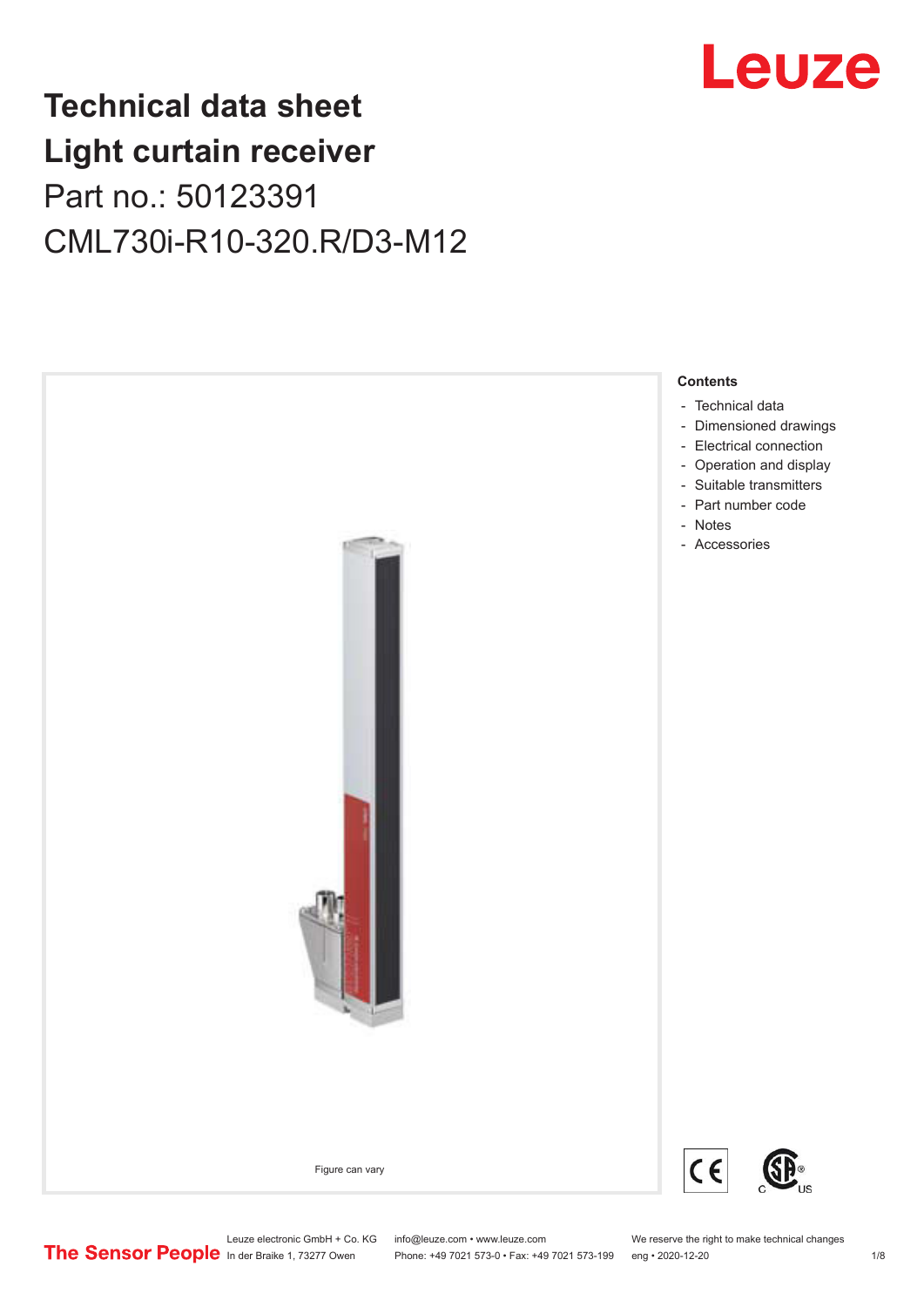### <span id="page-1-0"></span>**Technical data**

# Leuze

#### **Basic data**

| <b>Basic data</b>  |                                                                             |                                            |
|--------------------|-----------------------------------------------------------------------------|--------------------------------------------|
| <b>Series</b>      |                                                                             | 730                                        |
|                    | <b>Operating principle</b>                                                  | Throughbeam principle                      |
| Device type        |                                                                             | Receiver                                   |
| <b>Contains</b>    |                                                                             | Accessories for the use of the BT-2R1      |
| <b>Application</b> |                                                                             | Detection of transparent objects           |
|                    |                                                                             | Object measurement                         |
|                    |                                                                             |                                            |
|                    | <b>Special version</b>                                                      |                                            |
|                    | <b>Special version</b>                                                      | Crossed-beam scanning                      |
|                    |                                                                             | Diagonal-beam scanning                     |
|                    |                                                                             | Parallel-beam scanning                     |
|                    | <b>Optical data</b>                                                         |                                            |
|                    | <b>Operating range</b>                                                      | Guaranteed operating range                 |
|                    | <b>Operating range</b>                                                      | 0.39.5m                                    |
|                    | Operating range, transparent media                                          | 0.33.5m                                    |
|                    | <b>Operating range limit</b>                                                | Typical operating range                    |
|                    | <b>Operating range limit</b>                                                | $0.212$ m                                  |
|                    | <b>Measurement field length</b>                                             | 320 mm                                     |
|                    | <b>Number of beams</b>                                                      | 32 Piece(s)                                |
|                    | Beam spacing                                                                | 10 mm                                      |
|                    |                                                                             |                                            |
|                    | <b>Measurement data</b>                                                     |                                            |
|                    | Minimum object diameter                                                     | 20 mm                                      |
|                    | <b>Electrical data</b>                                                      |                                            |
|                    |                                                                             |                                            |
|                    | <b>Protective circuit</b>                                                   | Polarity reversal protection               |
|                    |                                                                             | Short circuit protected                    |
|                    |                                                                             | <b>Transient protection</b>                |
|                    | Performance data                                                            |                                            |
|                    | Supply voltage $U_{B}$                                                      | 18  30 V, DC                               |
|                    | <b>Residual ripple</b>                                                      | 0  15 %, From $U_{\rm B}$                  |
|                    | <b>Open-circuit current</b>                                                 | 0 165 mA, The specified values refer       |
|                    |                                                                             | to the entire package consisting of trans- |
|                    |                                                                             | mitter and receiver.                       |
|                    |                                                                             |                                            |
|                    | Inputs/outputs selectable<br>Number of inputs/outputs selectable 2 Piece(s) |                                            |
| Type               |                                                                             | Inputs/outputs selectable                  |
|                    | Voltage type, outputs                                                       | DC                                         |
|                    | Switching voltage, outputs                                                  | Typ. $U_{\rm B}$ / 0 V                     |
|                    | Switching voltage, inputs                                                   | high: ≥6V                                  |
|                    |                                                                             | low: < 4V                                  |
|                    |                                                                             |                                            |
|                    | Input/output 1                                                              |                                            |
| <b>Timing</b>      |                                                                             |                                            |
| <b>Cycle time</b>  |                                                                             | 1 <sub>ms</sub>                            |
|                    | Response time per beam                                                      | $10 \mu s$                                 |
|                    |                                                                             |                                            |
| <b>Interface</b>   |                                                                             |                                            |
| Type               |                                                                             | RS 485 Modbus                              |
|                    |                                                                             |                                            |
| <b>RS 485</b>      | <b>Function</b>                                                             | Process                                    |
|                    |                                                                             |                                            |
|                    | <b>Service interface</b>                                                    |                                            |
| Type               |                                                                             | IO-Link                                    |
|                    |                                                                             |                                            |

| <b>IO-Link</b>                            |                              |
|-------------------------------------------|------------------------------|
| <b>Function</b>                           | Configuration via software   |
|                                           | Service                      |
| <b>Connection</b>                         |                              |
| <b>Number of connections</b>              | 2 Piece(s)                   |
| <b>Plug outlet</b>                        | Rear side                    |
|                                           |                              |
| <b>Connection 1</b><br><b>Function</b>    | Configuration interface      |
|                                           | Connection to transmitter    |
|                                           | Signal IN                    |
|                                           | Signal OUT                   |
|                                           | Voltage supply               |
| <b>Type of connection</b>                 | Connector                    |
| <b>Thread size</b>                        | M12                          |
| Type                                      | Male                         |
| <b>Material</b>                           | Metal                        |
| No. of pins                               | 8 -pin                       |
| Encoding                                  | A-coded                      |
|                                           |                              |
| <b>Connection 2</b>                       |                              |
| <b>Function</b>                           | <b>BUS IN</b>                |
|                                           | <b>BUS OUT</b>               |
| <b>Type of connection</b>                 | Connector                    |
| <b>Thread size</b>                        | M12                          |
| Type                                      | Female<br>Metal              |
| <b>Material</b><br>No. of pins            |                              |
| Encoding                                  | $5 - pin$<br>B-coded         |
|                                           |                              |
| <b>Mechanical data</b>                    |                              |
| Design                                    | Cubic                        |
| Dimension (W x H x L)                     | 29 mm x 35.4 mm x 343 mm     |
| <b>Housing material</b>                   | Metal                        |
| <b>Metal housing</b>                      | Aluminum                     |
| Lens cover material                       | Plastic                      |
| Net weight                                | 600 <sub>g</sub><br>Silver   |
| <b>Housing color</b><br>Type of fastening | Groove mounting              |
|                                           | Via optional mounting device |
|                                           |                              |
| <b>Operation and display</b>              |                              |
| Type of display                           | LED                          |
|                                           | OLED display                 |
| <b>Number of LEDs</b>                     | 2 Piece(s)                   |
| Type of configuration                     | Software                     |
|                                           | Teach-in                     |
| <b>Operational controls</b>               | Membrane keyboard            |
| <b>Environmental data</b>                 |                              |
| Ambient temperature, operation            | $-3060 °C$                   |
| Ambient temperature, storage              | $-40$ 70 °C                  |
| <b>Certifications</b>                     |                              |

| Degree of protection     | IP 65         |
|--------------------------|---------------|
| <b>Protection class</b>  | Ш             |
| <b>Certifications</b>    | c CSA US      |
| <b>Standards applied</b> | IEC 60947-5-2 |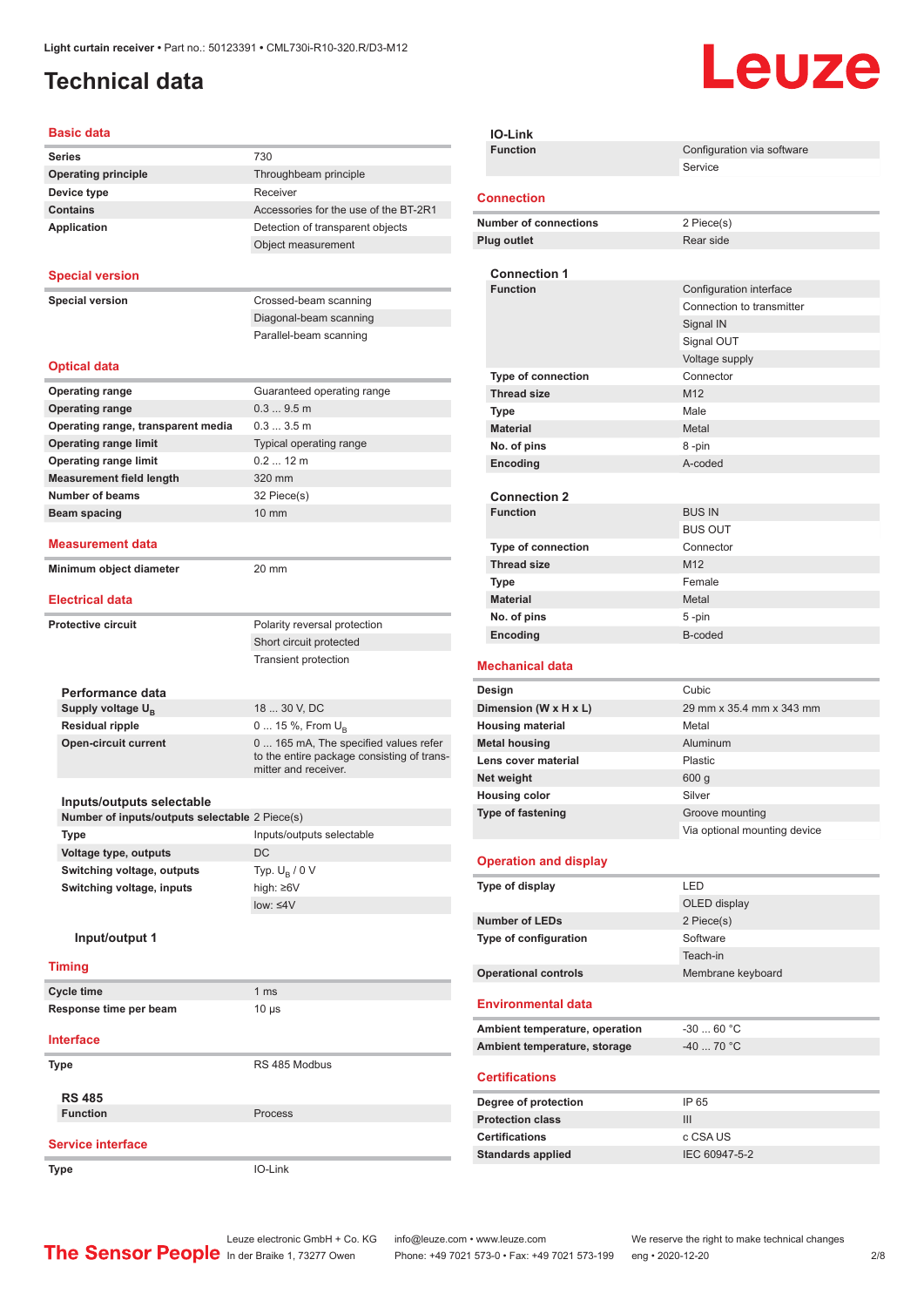### **Technical data**

| <b>Customs tariff number</b> | 90314990 |
|------------------------------|----------|
| eCl@ss 5.1.4                 | 27270910 |
| eCl@ss 8.0                   | 27270910 |
| eCl@ss 9.0                   | 27270910 |
| eCl@ss 10.0                  | 27270910 |
| eCl@ss 11.0                  | 27270910 |
| <b>ETIM 5.0</b>              | EC002549 |
| <b>ETIM 6.0</b>              | EC002549 |
| <b>ETIM 7.0</b>              | EC002549 |

#### Leuze electronic GmbH + Co. KG info@leuze.com • www.leuze.com We reserve the right to make technical changes ln der Braike 1, 73277 Owen Phone: +49 7021 573-0 • Fax: +49 7021 573-199 eng • 2020-12-20 3/8

Leuze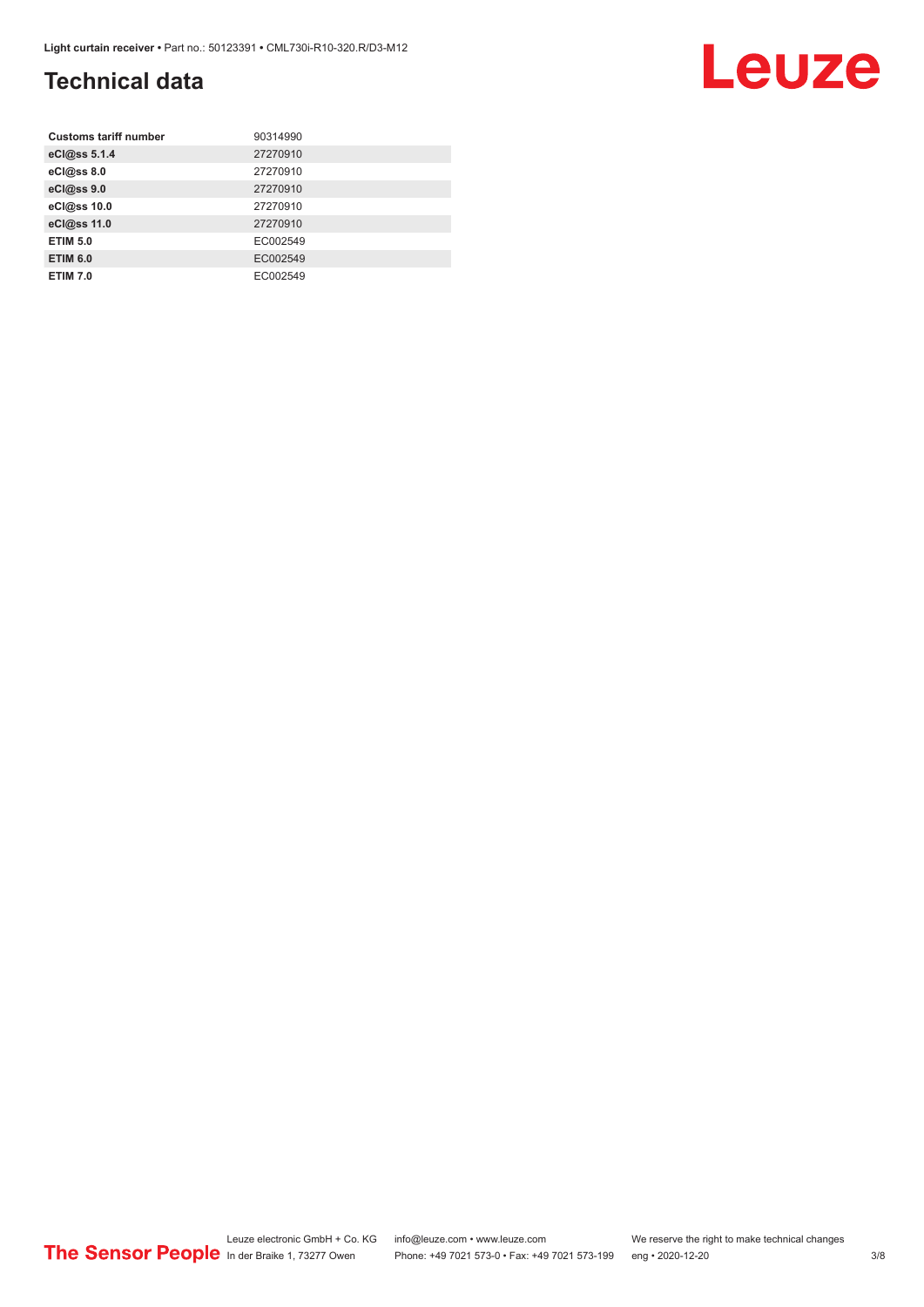#### <span id="page-3-0"></span>**Dimensioned drawings**

All dimensions in millimeters



- B Measurement field length 320 mm
- 
- F M6 thread
- G Fastening groove
- T Transmitter
- R Receiver
- 
- Y 5 mm

**Leuze**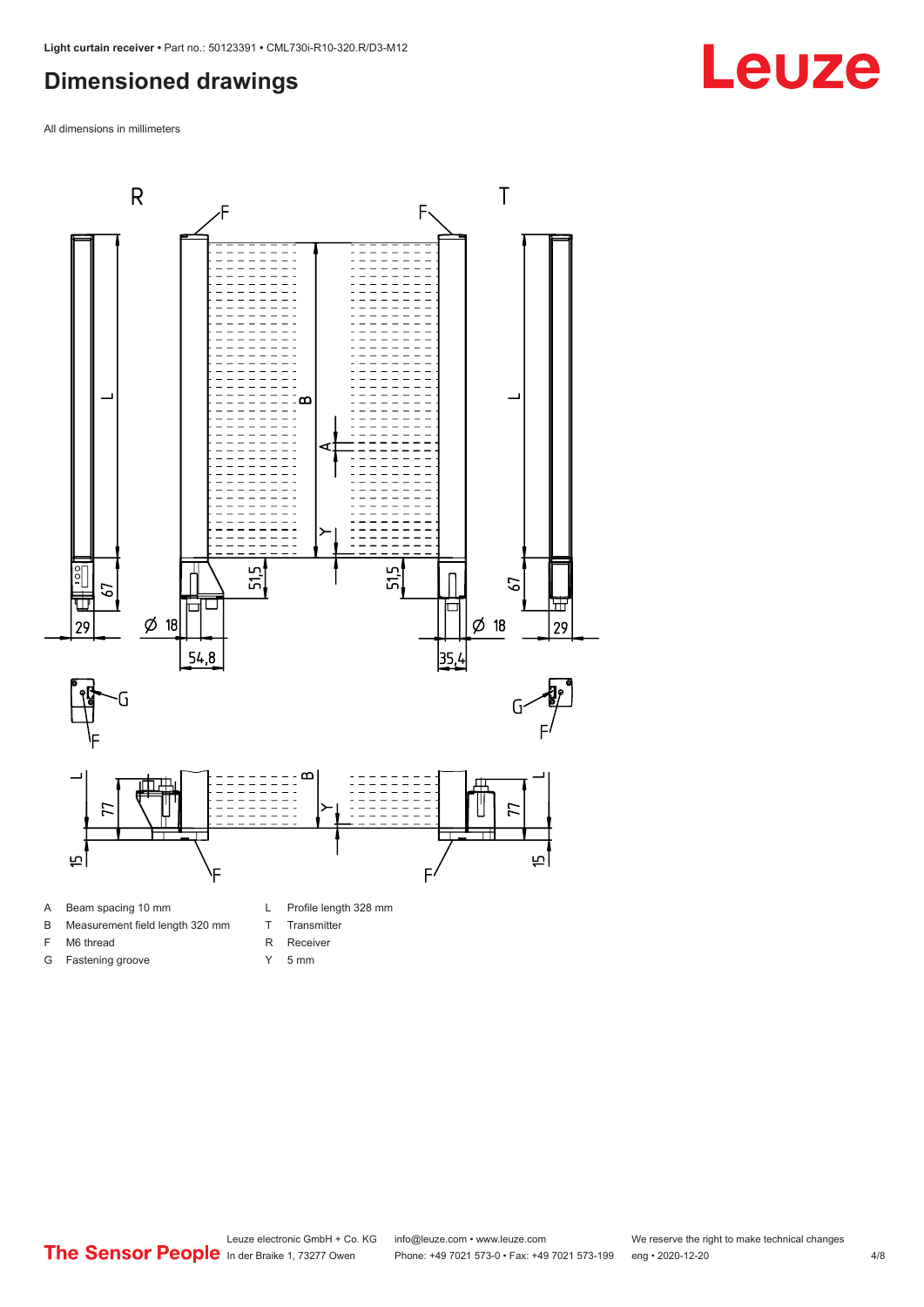#### <span id="page-4-0"></span>**Dimensioned drawings**





A PWR / SW IN / OUT B BUS IN / OUT

### **Electrical connection**

**Connection 1**

| <b>Function</b>    | Configuration interface   |
|--------------------|---------------------------|
|                    | Connection to transmitter |
|                    | Signal IN                 |
|                    | Signal OUT                |
|                    | Voltage supply            |
| Type of connection | Connector                 |
| <b>Thread size</b> | M12                       |
| <b>Type</b>        | Male                      |
| <b>Material</b>    | Metal                     |
| No. of pins        | 8-pin                     |
| Encoding           | A-coded                   |

#### **Pin Pin assignment**

|                | $V +$            |  |  |
|----------------|------------------|--|--|
| $\overline{2}$ | I/O <sub>1</sub> |  |  |
| 3              | <b>GND</b>       |  |  |
| $\overline{4}$ | IO-Link          |  |  |
| 5              | I/O <sub>2</sub> |  |  |
| 6              | RS 485 Tx+       |  |  |
|                | RS 485 Tx+       |  |  |
| 8              | <b>FE/SHIELD</b> |  |  |
|                |                  |  |  |



#### **Connection 2**

| <b>Function</b>    | <b>BUS IN</b>  |
|--------------------|----------------|
|                    | <b>BUS OUT</b> |
| Type of connection | Connector      |
| <b>Thread size</b> | M12            |
| <b>Type</b>        | Female         |
| <b>Material</b>    | Metal          |
| No. of pins        | $5 - pin$      |
| Encoding           | B-coded        |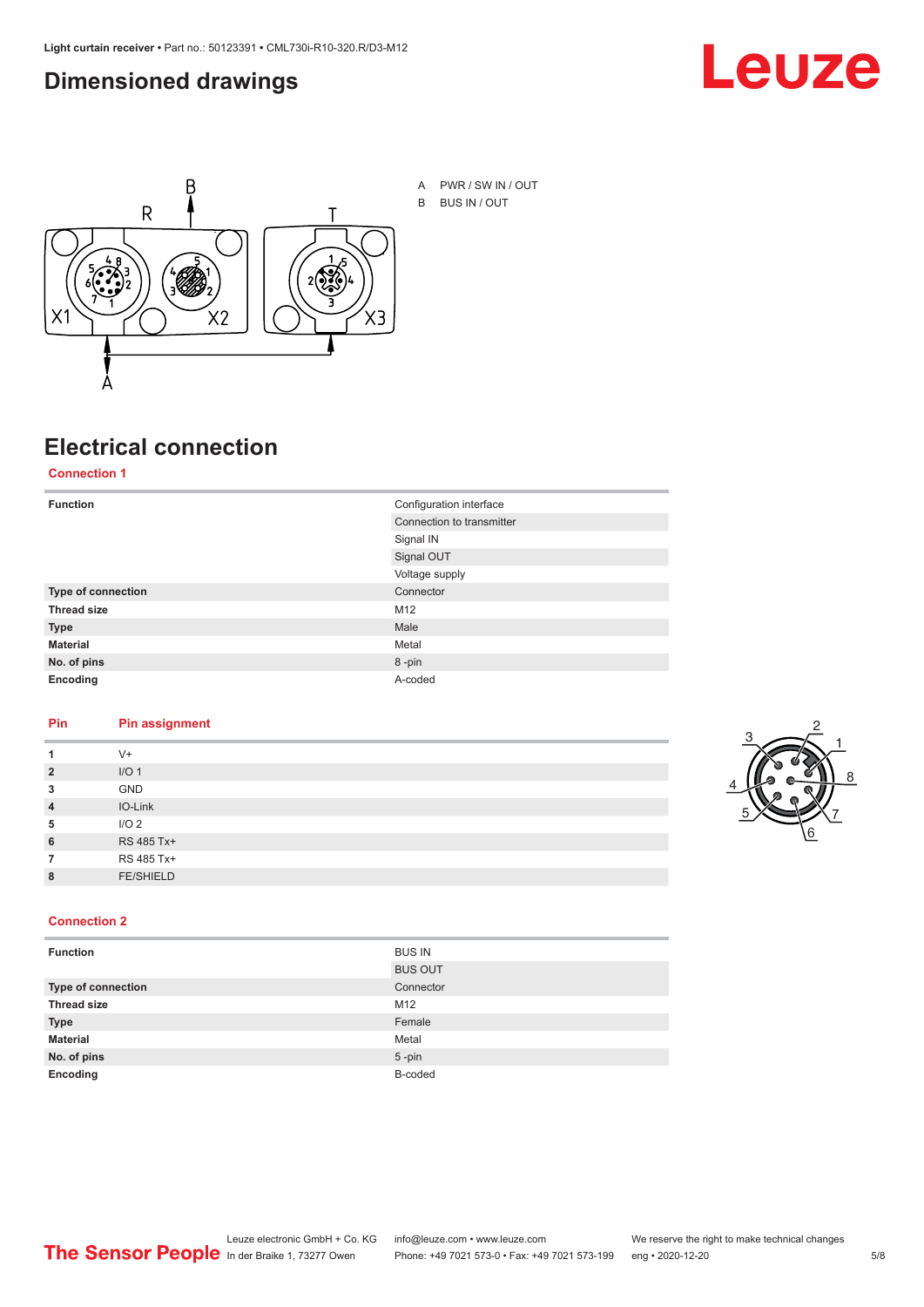### <span id="page-5-0"></span>**Electrical connection**

#### **Pin Pin assignment 1** V+ **2** Tx-**3** PB GND **4** Tx+ **5** FE/SHIELD 3 2 1 5 4

### **Operation and display**

| <b>LED</b>     | <b>Display</b>           | <b>Meaning</b>                         |
|----------------|--------------------------|----------------------------------------|
|                | Green, continuous light  | Operational readiness                  |
|                | Green, flashing          | Teach / error                          |
| $\overline{2}$ | Yellow, continuous light | Light path free, with function reserve |
|                | Yellow, flashing         | No function reserve                    |
|                | Off                      | Object detected                        |

#### **Suitable transmitters**

| Part no. | <b>Designation</b>        | <b>Article</b>               | <b>Description</b>                                                          |
|----------|---------------------------|------------------------------|-----------------------------------------------------------------------------|
| 50118950 | CML730i-T10-320.R-<br>M12 | Light curtain<br>transmitter | Operating range: 0.3  9.5 m<br>Connection: Connector, M12, Rear side, 5-pin |

#### **Part number code**

Part designation: **CML7XXi-YZZ-AAAA.BCCCDDD-EEEFFF**

| <b>CML</b>  | <b>Operating principle</b><br>Measuring light curtain                                                                                     |
|-------------|-------------------------------------------------------------------------------------------------------------------------------------------|
| 7XXi        | <b>Series</b><br>720i: 720i series<br>730i: 730i series                                                                                   |
| Y           | Device type<br>T: transmitter<br>R: receiver                                                                                              |
| <b>ZZ</b>   | <b>Beam spacing</b><br>$05:5$ mm<br>10:10 mm<br>20:20 mm<br>40:40 mm                                                                      |
| <b>AAAA</b> | Measurement field length [mm], dependent on beam spacing                                                                                  |
| B           | Equipment<br>A: connector outlet, axial<br>R: rear connector outlet                                                                       |
| <b>CCC</b>  | Interface<br>L: IO-Link<br>/CN: CANopen<br>/PB: PROFIBUS<br>/PN: PROFINET<br>/CV: Analog current and voltage output<br>/D3: RS 485 Modbus |

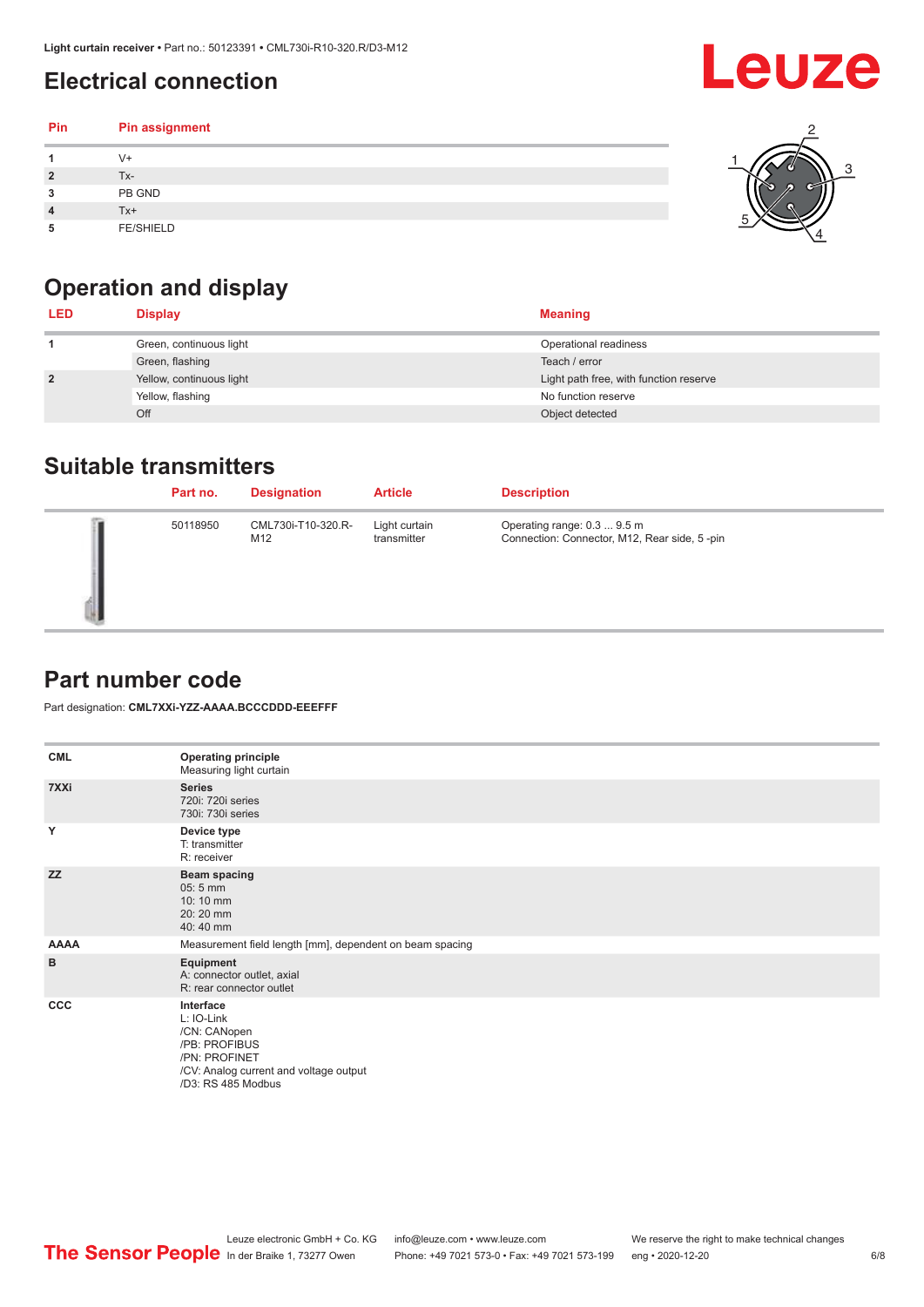#### <span id="page-6-0"></span>**Part number code**



| <b>DDD</b> | <b>Special equipment</b><br>-PS: Power Setting                                                    |
|------------|---------------------------------------------------------------------------------------------------|
| <b>EEE</b> | <b>Electrical connection</b><br>M12: M12 connector                                                |
| <b>FFF</b> | -EX: Explosion protection                                                                         |
|            |                                                                                                   |
|            | <b>Note</b>                                                                                       |
| $\bullet$  | Vector A list with all available device types can be found on the Leuze website at www.leuze.com. |

#### **Notes**

| $\%$ The product may only be put into operation by competent persons.<br>₿ Only use the product in accordance with its intended use. | $\%$ This product is not a safety sensor and is not intended as personnel protection. |
|--------------------------------------------------------------------------------------------------------------------------------------|---------------------------------------------------------------------------------------|



#### **For UL applications:**

ª For UL applications, use is only permitted in Class 2 circuits in accordance with the NEC (National Electric Code). ª These proximity switches shall be used with UL Listed Cable assemblies rated 30V, 0.5A min, in the field installation, or equivalent (categories: CYJV/ CYJV7 or PVVA/PVVA7)

#### **Accessories**

### Connection technology - Connection cables

|        | Part no. | <b>Designation</b>     | <b>Article</b>   | <b>Description</b>                                                                                                                                         |
|--------|----------|------------------------|------------------|------------------------------------------------------------------------------------------------------------------------------------------------------------|
| 2<br>W | 50132079 | KD U-M12-5A-V1-<br>050 | Connection cable | Connection 1: Connector, M12, Axial, Female, A-coded, 5-pin<br>Connection 2: Open end<br>Shielded: No<br>Cable length: 5,000 mm<br>Sheathing material: PVC |

#### Connection technology - Y distribution cables

|        |   | Part no. | <b>Designation</b>          | <b>Article</b>        | <b>Description</b>                                                                                                                                                                                                                                                                                  |
|--------|---|----------|-----------------------------|-----------------------|-----------------------------------------------------------------------------------------------------------------------------------------------------------------------------------------------------------------------------------------------------------------------------------------------------|
| 圔<br>⋿ | Ø | 50118183 | K-Y1 M12A-5m-<br>M12A-S-PUR | Interconnection cable | Connection 1: Connector, M12, Axial, Female, A-coded, 5-pin<br>Connection 2: Connector, M12, Axial, Male, A-coded, 5-pin<br>Connection 3: Connector, M12, Axial, Female, A-coded, 8-pin<br>Shielded: Yes<br>Cable length fork 1: 5,000 mm<br>Cable length fork 2: 150 mm<br>Sheathing material: PUR |